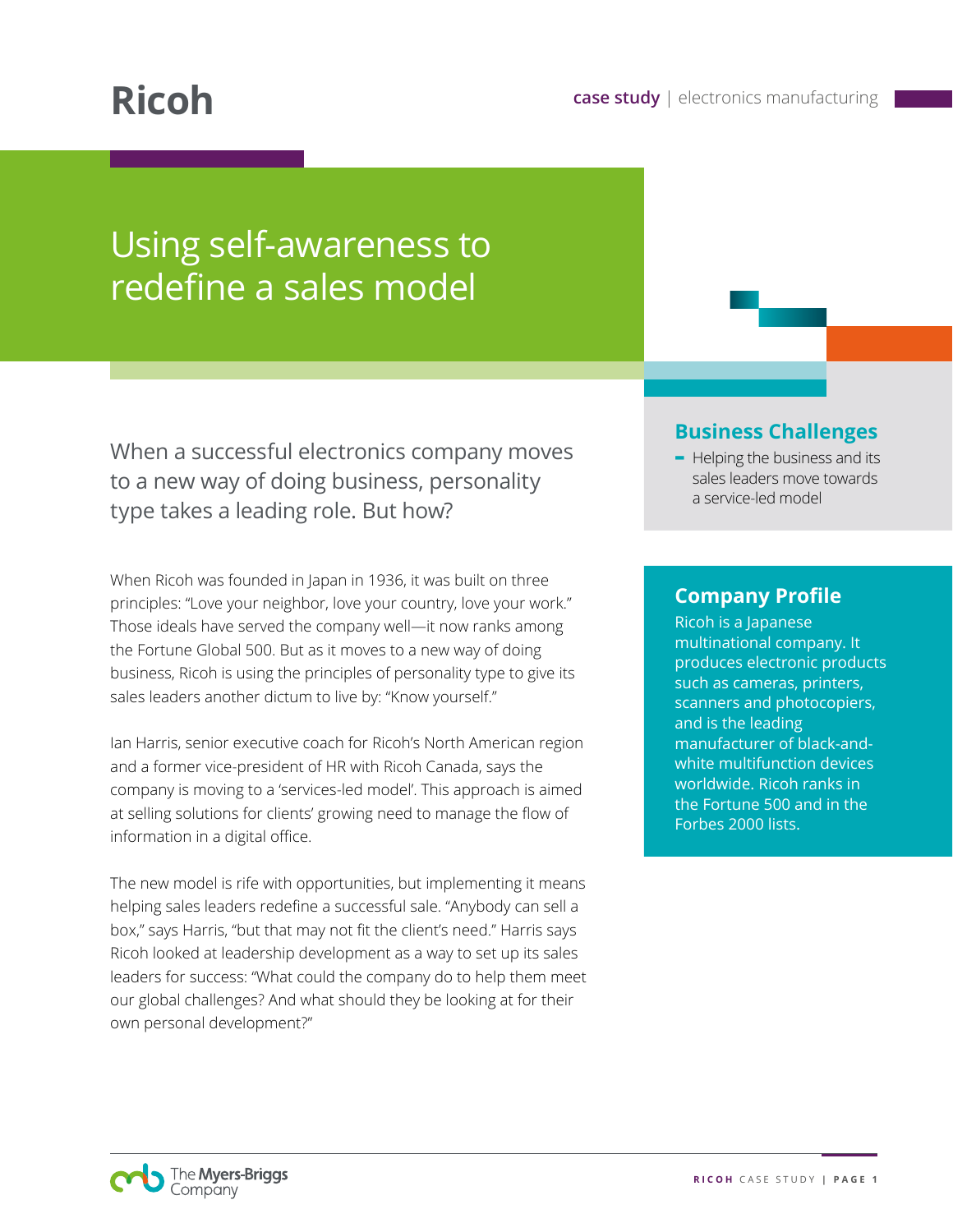## **Ricoh**

### **Solution**

The global challenges are many for an industry leader with nearly 100,000 employees worldwide. "The organization is trying to get information, but people are inundated with data," says Harris. "There are technological shifts toward mobile, tablet, and cloud computing. And there are demographic shifts, with boomers exiting the workforce."

With those challenges in mind, Ricoh brought together 130 of its senior sales leaders at a recent conference. The five-day gathering included a half-day workshop devoted to the Myers-Briggs Type Indicator® (MBTI®) assessment. When it came to using the MBTI tool, Harris faced a challenge of his own. "This is a unique group with a majority of preferences for Extraversion and Thinking. They need knowledge before they'll buy in, so they wanted background on the tool."

Harris, a certified MBTI user, drew on information from the *Introduction to Type® and Leadership* booklet, which he also uses as part of his executive coaching. He did this to show participants the theory behind the tool and help them understand how they could use it in their jobs.

In the half-day session, he used the MBTI® Interpretive Report for Organizations along with practical exercises to demonstrate how accurate it is. In one exercise, participants were grouped based on their type and asked how they spent their weekend.

"It's an exercise that's fun but also drives points home," says Harris. The exercise illuminated differences between Introverts and Extraverts; the groups then talked about those differences, comparing and validating their results with others in the process.

#### **Solution**

- **-** MBTI workshop for sales leaders
- **-** Focus on behavioral change

Once you know someone's [MBTI®] type, you can communicate better with them.

**Ian Harris,**  Senior Executive Coach, Ricoh's North American region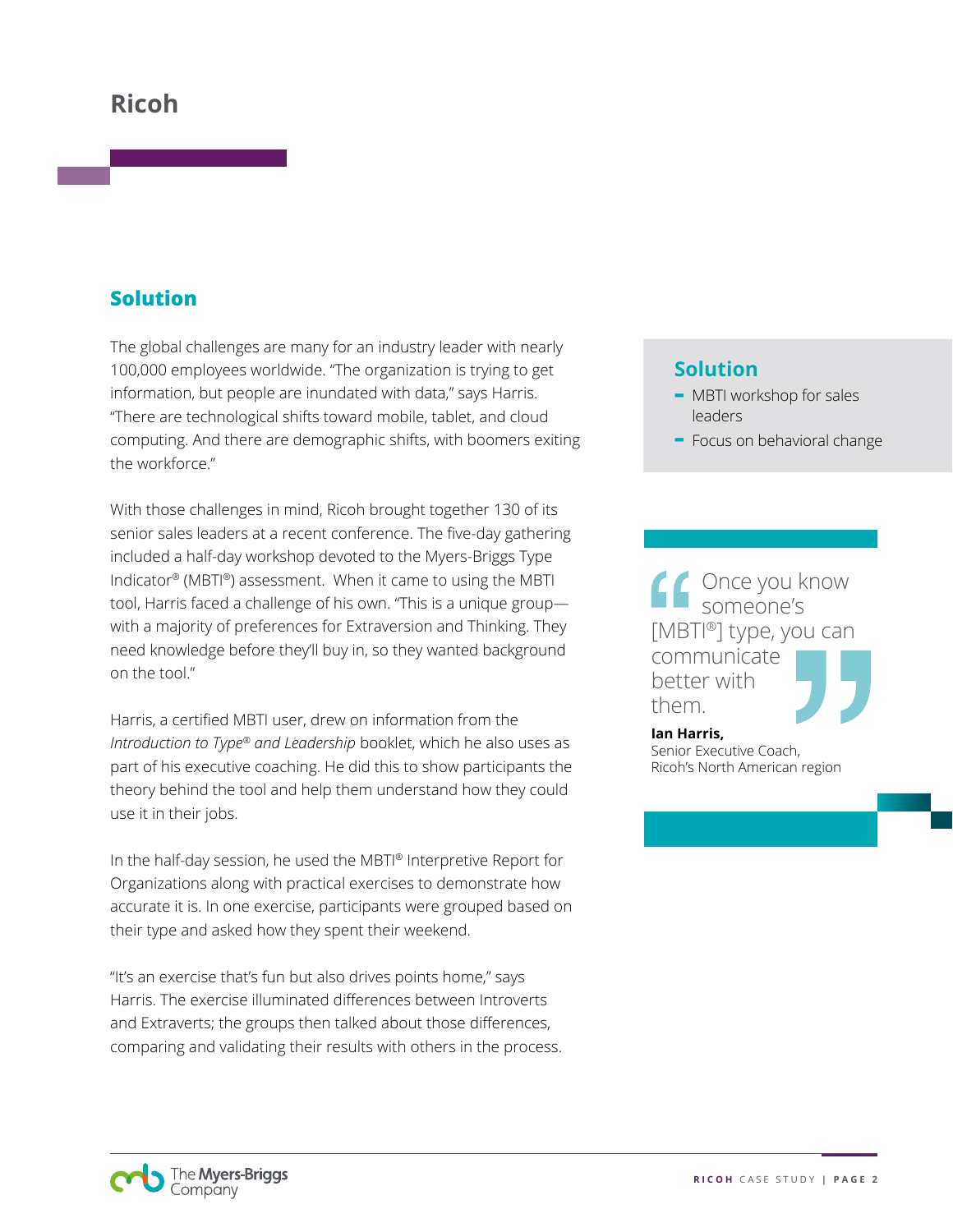## **Ricoh**

#### **Results**

After the conference—where attendees rated him in the top quartile of 23 speakers—Harris heard reports back from the participants' own leaders, saying they were making concerted efforts to deal with weaknesses and showing more self-awareness. "It makes people more cognizant of differences between them, and of the value of those differences," he says.

He has since expanded on his use of the MBTI tool, ingraining it into executive coaching. "There's not a lot of pushback. The MBTI language has captured their attention."

In the executive coaching context, Harris says, "Once you know someone's [MBTI®] type, you can communicate better with them about issues of leaders' influence, stress and change, decision making and problem solving. Out of the coaching sessions emerges an individual development plan that focuses on the competencies each participant wants to develop. The MBTI information is used to supplement the plan, and participants are encouraged to share their results with their supervisors and teams".

Harris adds, "If they have that info, they can build it into the cadence of their one-on-one meetings.…"

"The idea is to help you understand yourself, help you understand others and help you work in teams. What will you do differently? How? When?"

In coaching, Harris also uses information from the MBTI tool to help leaders "loosen up, get beyond past practices, and get to behavior change and adaptation." He notes that many sales leaders are good at their job but tend to rely on a foundation of what has worked before.

"But in a time of change, moving to the services-led business model, the MBTI tool gives them a roadmap to remaining open to change."

### **Results**

- **-** Sales leaders able to adapt better to change
- **-** New sales model adopted more readily
- **-** Improved problem-solving skills delivers better service for customers